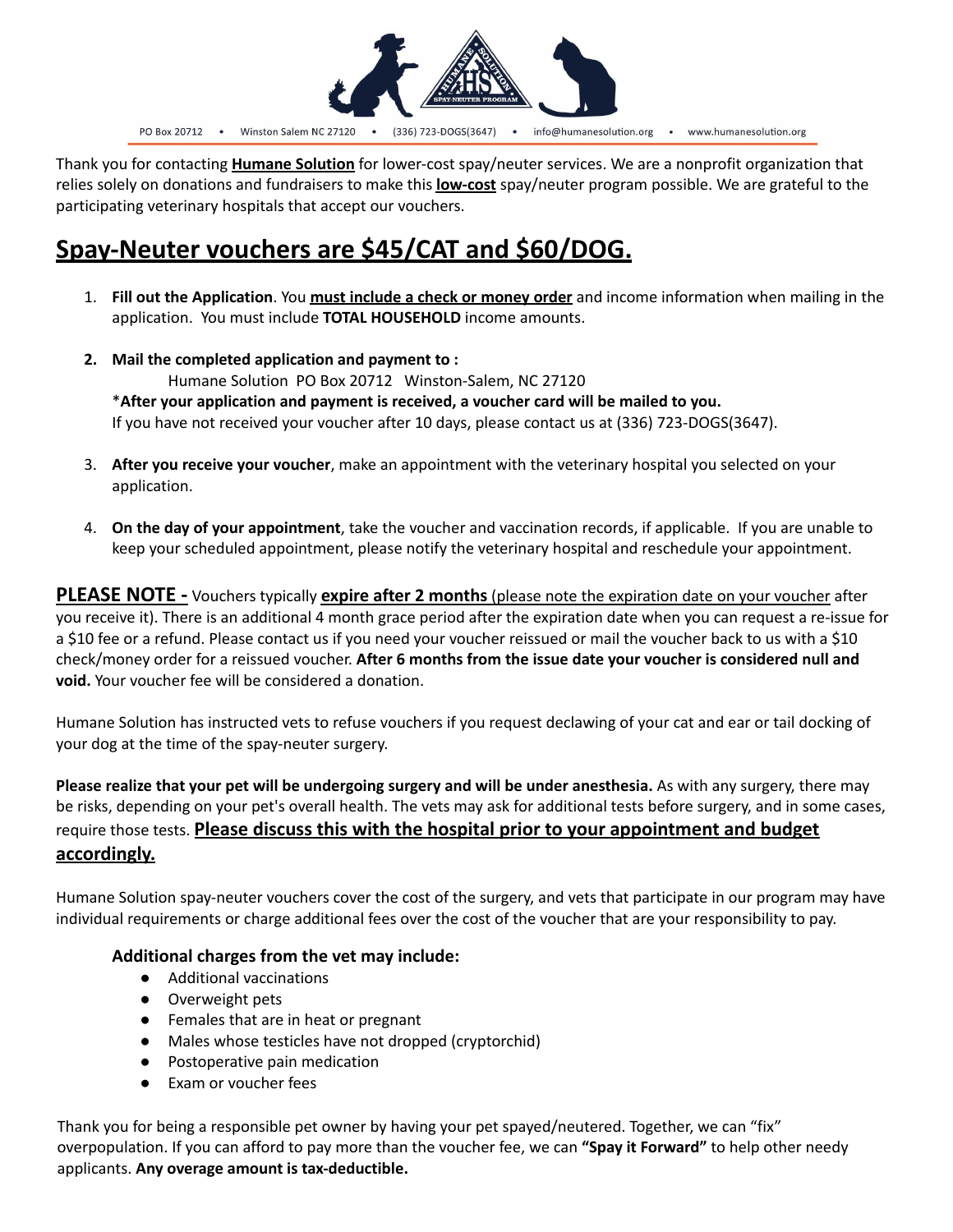

## Frequently Asked Questions

## *How much do the vouchers cost?*

The vouchers are \$45 each for cats/kittens; \$60 each for dogs/puppies

## *How long will it take to get my voucher?*

Usually within 7 days. If you do not receive your voucher in 10 days, please contact us at [info@humanesolution.org](mailto:info@humanesolution.org).

## *Is there an expiration date on the voucher, and if so, how long are the vouchers valid?*

Depending on the age of the pet, the vouchers typically expire after 2 months. There is an additional 4 month grace period after the expiration date when you can request a re-issue for a \$10 fee or a refund. After 6 months from the issue date your voucher is considered null and void. Your voucher fee will be considered a donation. We don't want to risk your pet going into heat or getting pregnant.

## *What is the procedure for getting a voucher reissued?*

Return the expired voucher to Humane Solution along with a \$10 reissue fee. If the voucher is not for the same pet, please provide an application with the new pet's information.

#### *Do you ever refund vouchers?*

Yes, by request only. You will need to mail in your voucher and email info@humanesolution.org to ask for a refund. If you choose to donate your voucher fee for our "Spay it Forward" campaign, a tax-deductible receipt will be mailed to you.

## *How old does a pet have to be before it can be "fixed"?*

Typically, 4 months has been the recommended age, however, The American Veterinary Medical Association (AVMA) has approved surgery on pets that are at least 8 weeks old and weigh at least 2 pounds. However, not all veterinarians practice pediatric spay/neuter surgery. You will need to check with the vet hospital to determine if they will perform the surgery on a pet under 4 months.

#### *What other services are required for my pet to be spayed/neutered?*

A rabies vaccination is required by state law for all animals 12 weeks or older. If your pet does not have a current rabies vaccine, it will need to be done prior to, or at the time of the surgery. **PLEASE NOTE: Each veterinary hospital chooses** its own standard for what is required, such as parvo/distemper vaccines or tests for diseases. Those services will be at the pet owner's expense. Please check with the hospital you choose to determine their requirements and budget **accordingly.**

## *How do I apply for a vaccination allowance?*

You may request a rabies vaccine allowance via email or writing at the top of your application. We also offer rabies clinics several times a year.

\***PLEASE NOTE**: we may not always be able to offer vaccine allowances.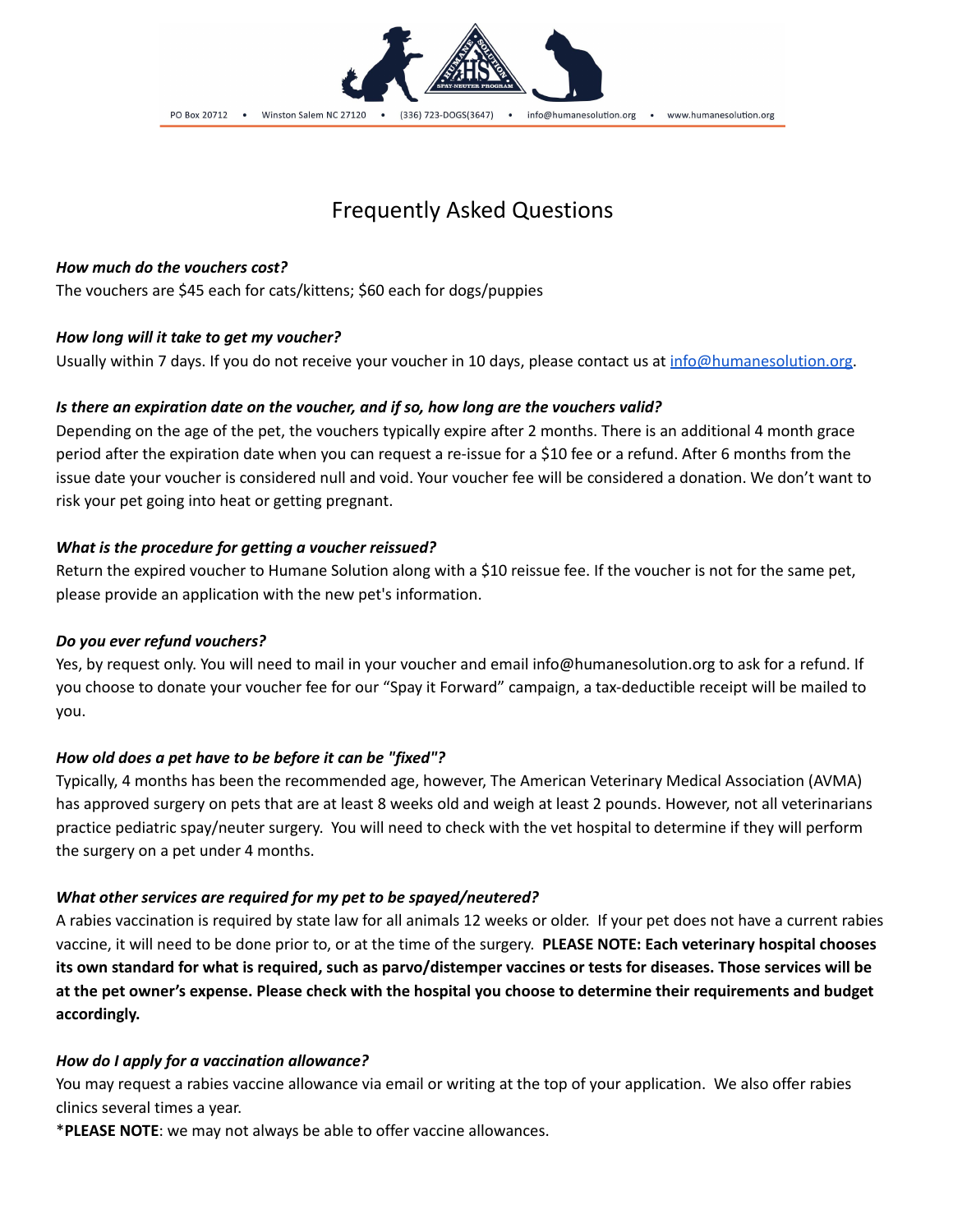

## **Participating Vets for Humane Solution**

#### **Cabarrus County**

Whiskers and Paws Wellness Clinic 109 Country Club Drive NE Concord, NC 28025 (704) 213-1403

#### **Davie County**

Hillsdale Animal Hospital 134 Medical Drive Advance, NC 27006 (336) 998-8750 **\*only accepts vouchers from existing clients for pets under 50 lbs.**

Village Way Veterinary Hospital 106 Carnoustie Way Advance, NC 27006 (336) 355-4796

## **Patrick County, VA**

Boyce-Holland Vet Services 21047 Jeb Stuart Hwy. Stuart, VA 24171 (276) 694-356

#### **Forsyth County**

Animal Health and Wellness 1055 Bethania-Rural Hall Road Rural Hall, NC 27045 (336) 969-0232

Animal Ark Veterinary Hospital 3515 Lawrence St Clemmons, NC 27012 (336) 778-2738

Central Spay/Neuter Clinic 2780 W. Mountain Street Kernersville, NC 27284 (336) 723-7550 **\*charges a \$15 voucher co-pay**

Clemmons Vet Clinic 6373 Cephis Drive Clemmons, NC 27012 (336) 766-8511

Forsyth Veterinary Hospital 2556 S. Stratford Road Winston-Salem, NC 27103 (336) 765-1225

#### **Guilford County**

Cat Care Hospital 5002 High Point Road Greensboro, NC 27407 (336) 235-0770

Humane Society of the Piedmont S/N & Wellness Clinic 4527 W Wendover Avenue Greensboro, NC 27409 (336) 299-3060

Piedmont Communities Spay-Neuter & Wellness Clinic 1910 N Church Street Greensboro, NC 27405 (336) 333-5336

Sheets Pet Clinic 809 Chimney Rock Road Greensboro, NC 27409 (336) 852-8488

#### **Surry County**

Animal Ark Veterinary Hospital 188 Claremont Drive Elkin, NC 28621 (336) 835-1082 **\*Charges extra for dogs over 50 lbs. \*Will not spay if late term pregnancy**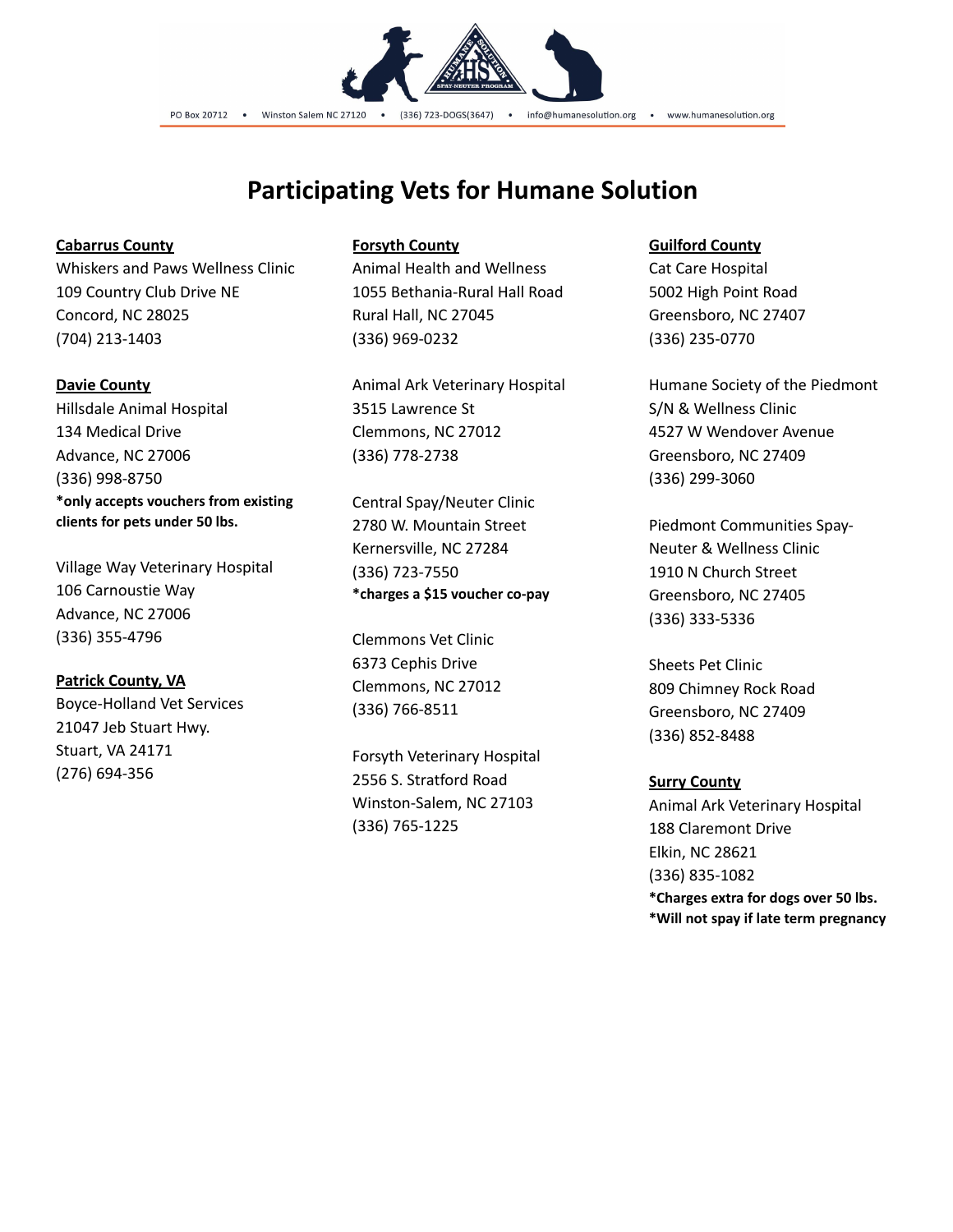## **Humane Solution Spay/Neuter Voucher Application**

| <b>PET INFORMATION</b>                                                                       |                                                                                                                               |
|----------------------------------------------------------------------------------------------|-------------------------------------------------------------------------------------------------------------------------------|
| Pet #1                                                                                       |                                                                                                                               |
|                                                                                              | Which species are you applying for? $\square$ Dog $\square$ Cat Sex of Pet? $\square$ Female $\square$ Male                   |
|                                                                                              |                                                                                                                               |
|                                                                                              |                                                                                                                               |
|                                                                                              |                                                                                                                               |
|                                                                                              | How much was the adoption fee? ___________________ How long have you had your pet? _______________________                    |
| Cat Weight? □1-5 □6-11 □12-25+ Dog Weight? □1-60 □61-100 □Over 100                           |                                                                                                                               |
|                                                                                              | Please list all vaccinations your pet has received: $\square$ Rabies $\square$ Distemper $\square$ Bordetella $\square$ Other |
| <b>Pet #2</b>                                                                                |                                                                                                                               |
|                                                                                              | Which species are you applying for? $\square$ Dog $\square$ Cat Sex of Pet? $\square$ Female<br>$\Box$ Male                   |
|                                                                                              |                                                                                                                               |
|                                                                                              |                                                                                                                               |
|                                                                                              |                                                                                                                               |
| How much was the adoption fee?                                                               | How long have you had your pet?                                                                                               |
| Cat Weight? □1-5 □6-11 □12-25+ Dog Weight? □1-60 □61-100 □Over 100                           |                                                                                                                               |
|                                                                                              | Please list all vaccinations your pet has received: $\square$ Rabies $\square$ Distemper $\square$ Bordetella $\square$ Other |
| <b>Pet #3</b>                                                                                |                                                                                                                               |
| Which species are you applying for? $\square$ Dog $\square$ Cat Sex of Pet? $\square$ Female | $\Box$ Male                                                                                                                   |
|                                                                                              |                                                                                                                               |
|                                                                                              |                                                                                                                               |
|                                                                                              |                                                                                                                               |
|                                                                                              | How much was the adoption fee? ___________________ How long have you had your pet? _______________________                    |
| Cat Weight? □1-5 □6-11 □12-25+ Dog Weight? □1-60 □61-100 □Over 100                           |                                                                                                                               |
|                                                                                              | Please list all vaccinations your pet has received: $\Box$ Rabies $\Box$ Distemper $\Box$ Bordetella $\Box$ Other ______      |